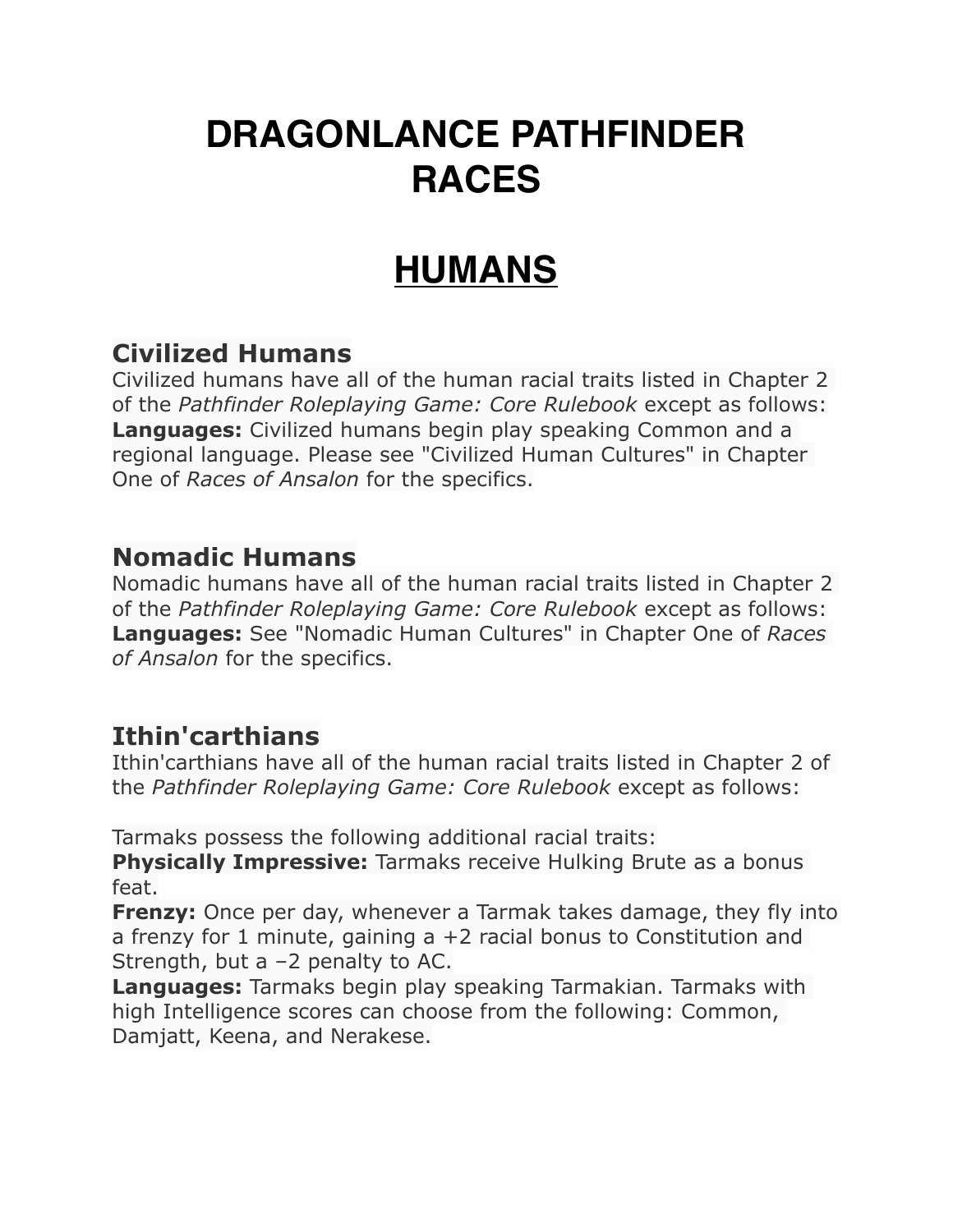Damjatts and Keena have all of the human racial traits listed in Chapter 2 of the *Pathfinder Roleplaying Game: Core Rulebook* except as follows:

**Languages:** Please see "Ithin'carthian Racial Traits" in Chapter One of *Races of Ansalon* for the specific languages spoken by both peoples.

# **DWARVES**

#### **Dwarf Racial Traits**

Since orcs do not exist in the Dragonlance campaign setting Krynnish dwarves lack the Hatred racial trait typical of the standard Pathfinder dwarf. This also negates the +1 bonus on attack rolls against humanoid creatures of the goblinoid subtype associated with this ability.

#### **Hill Dwarves**

Hill dwarves have all of the dwarf racial traits listed in Chapter 2 of the *Pathfinder Roleplaying Game: Core Rulebook* except as follows: **Languages:** Hill dwarves begin play speaking Common and Dwarven. Hill dwarves with high Intelligence scores can choose from the following: Elven, Goblin, and Ogre.

#### **Mountain Dwarves**

Mountain dwarves have all of the dwarf racial traits listed in Chapter 2 of the *Pathfinder Roleplaying Game: Core Rulebook* except as follows: **+2 Constitution, +2 Wisdom, -2 Dexterity:** Mountain dwarves are as tough and wise as their hill dwarven cousins, but less agile.

#### **Dark Dwarves**

Dark dwarves have all of the dwarf racial traits listed in Chapter 2 of the *Pathfinder Roleplaying Game: Core Rulebook* except as follows: **+2 Con, +2 Wis, -4 Cha:** Dark dwarves share their cousins' stamina and common sense, but are far more sullen and reserved. **Darkvision:** Dark dwarves can see in the dark up to 120 feet.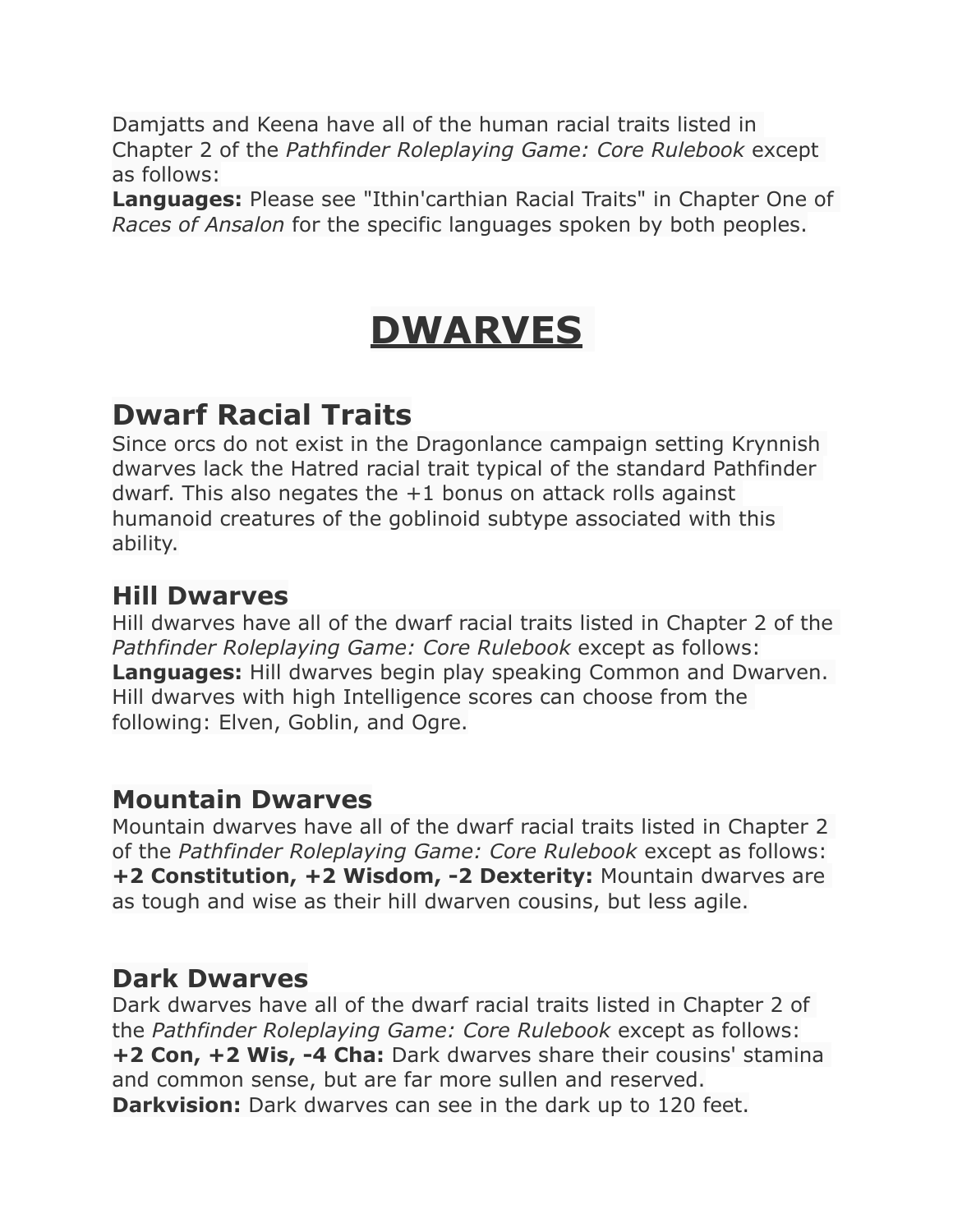**Deep Stalker:** Perception and Stealth are always class skills for dark dwarves.

**Light Sensitivity:** Dark dwarves are dazzled in areas of bright sunlight or within the radius of a *daylight* spell.

**Languages:** Dark dwarves begin play speaking Common and Dwarven. Dark dwarves with high Intelligence scores can choose from the following: Gnome, Hammertalk, and Ogre.

#### **Gully Dwarves**

Gully dwarves have all of the dwarf racial traits listed in Chapter 2 of *Races of Ansalon* except as follows:

**+2 Dexterity, +2 Constitution, -4 Intelligence:** Gully dwarves are nimble and resilient. However, their intellectual facilities are severely lacking.

**Small:** Gully dwarves are Small creatures and gain a +1 size bonus to their AC, a +1 size bonus on attack rolls, a -1 penalty to their Combat Maneuver Bonus and Combat Maneuver Defense, and a +4 size bonus on Stealth checks.

**Cowardly:** Gully dwarves suffer a -4 penalty against all Intimidate checks and saving throws versus fear effects.

**Pitiable:** Gully dwarves receive a +4 racial bonus on Diplomacy checks to change the initial attitudes of nonplayer characters in order to prevent themselves from being harmed.

**Plagueborne:** Gully dwarves gain a +2 racial bonus on saving throws against disease, ingested poisons, and becoming nauseated or sickened.

**Survival Instincts:** Gully dwarves receive a +2 racial bonus to Stealth and Survival skill checks.

#### **Half-Dwarves**

Half-dwarves possess the following racial traits:

**+2 to One Ability Score:** Half-dwarf characters get a +2 bonus to one ability score of their choice at creation to represent their varied nature.

**Medium:** Half-dwarves are Medium creatures and have no bonuses or penalties due to their size.

**Normal Speed:** Half-dwarves have a base speed of 30 ft. **Darkvision:** Half-dwarves can see in the dark up to 60 ft.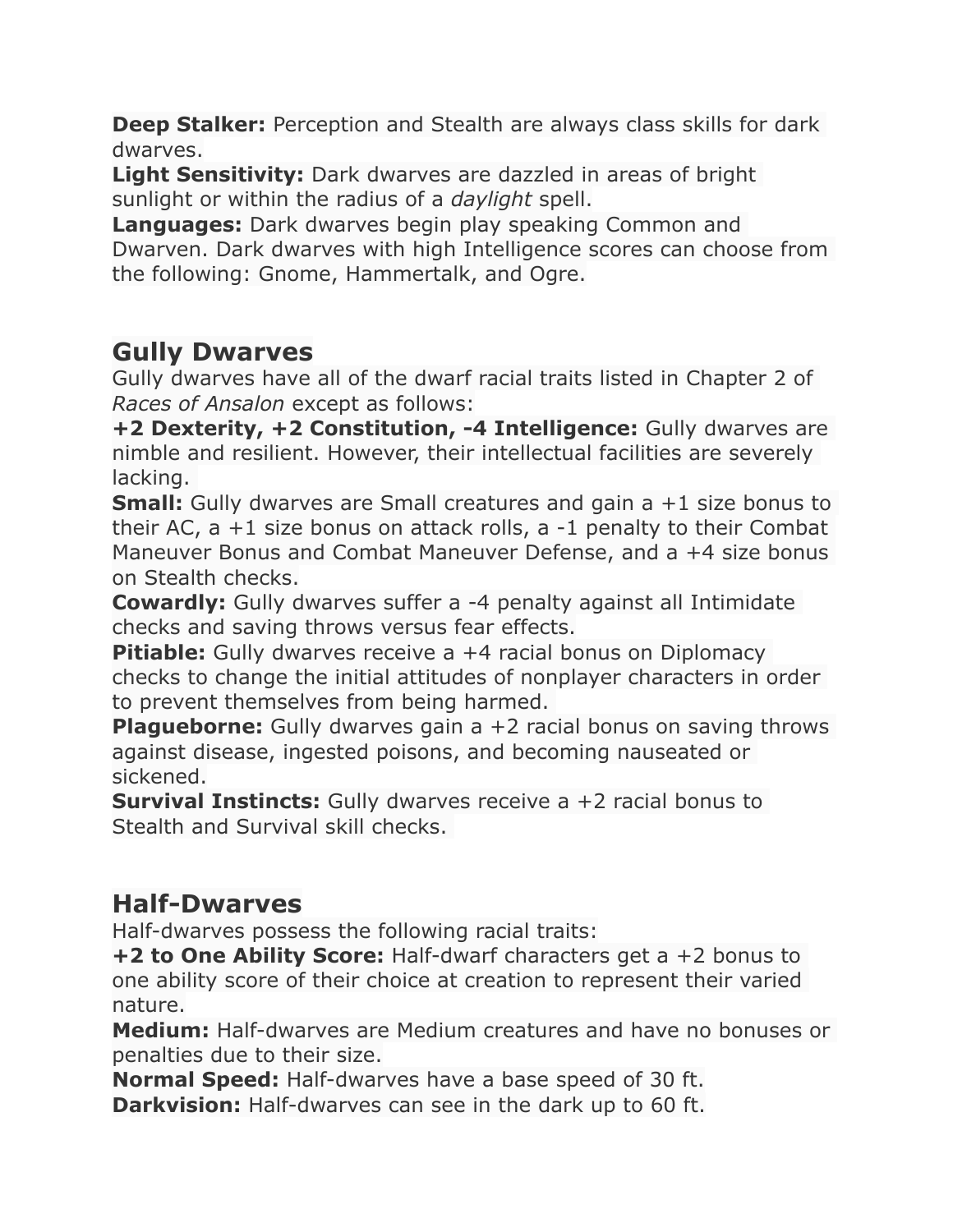**Dwarf Blood:** Half-dwarves count as both dwarves and humans for any effect related to race.

**Resistant:** Half-dwarves gain a +2 racial bonus on saving throws against mind-affecting effects and poison.

**Skilled:** Half-dwarves receive a +2 racial bonus on all Craft or Profession checks.

**Stability:** Half-dwarves gain a +4 racial bonus to their Combat Maneuver Defense when resisting a bull rush or trip attempt while standing on the ground.

**Weapon Familiarity:** Half-dwarves are proficient with battleaxes, heavy picks, and warhammers, and treat any weapon with the word "dwarven" in its name as a martial weapon.

**Languages:** Half-dwarves begin play speaking Common and Dwarven. Half-dwarves with high Intelligence scores can choose any languages they want (except secret languages, such as Druidic).

## **ELVES**

#### **Half-Elves**

Half-elves have all of the half-elf racial traits listed in Chapter 2 of the *Pathfinder Roleplaying Game: Core Rulebook*.

#### **Elven Racial Traits**

All Krynnish elves have the following racial traits:

**Medium:** Elves are Medium creatures and have no bonuses or penalties due to their size.

**Normal Speed:** Elves have a base speed of 30 feet.

**Low-Light Vision:** Elves can see twice as far as humans in conditions of dim light. See Chapter 7 of the *Pathfinder Roleplaying Game: Core Rulebook*.

**Elven Immunities:** Elves are immune to magic sleep effects and get a +2 racial saving throw bonus against enchantment spells and effects.

#### **Kagonesti Elves**

Kagonesti elves have all of the racial traits listed above under "Elven Racial Traits" in addition to the following: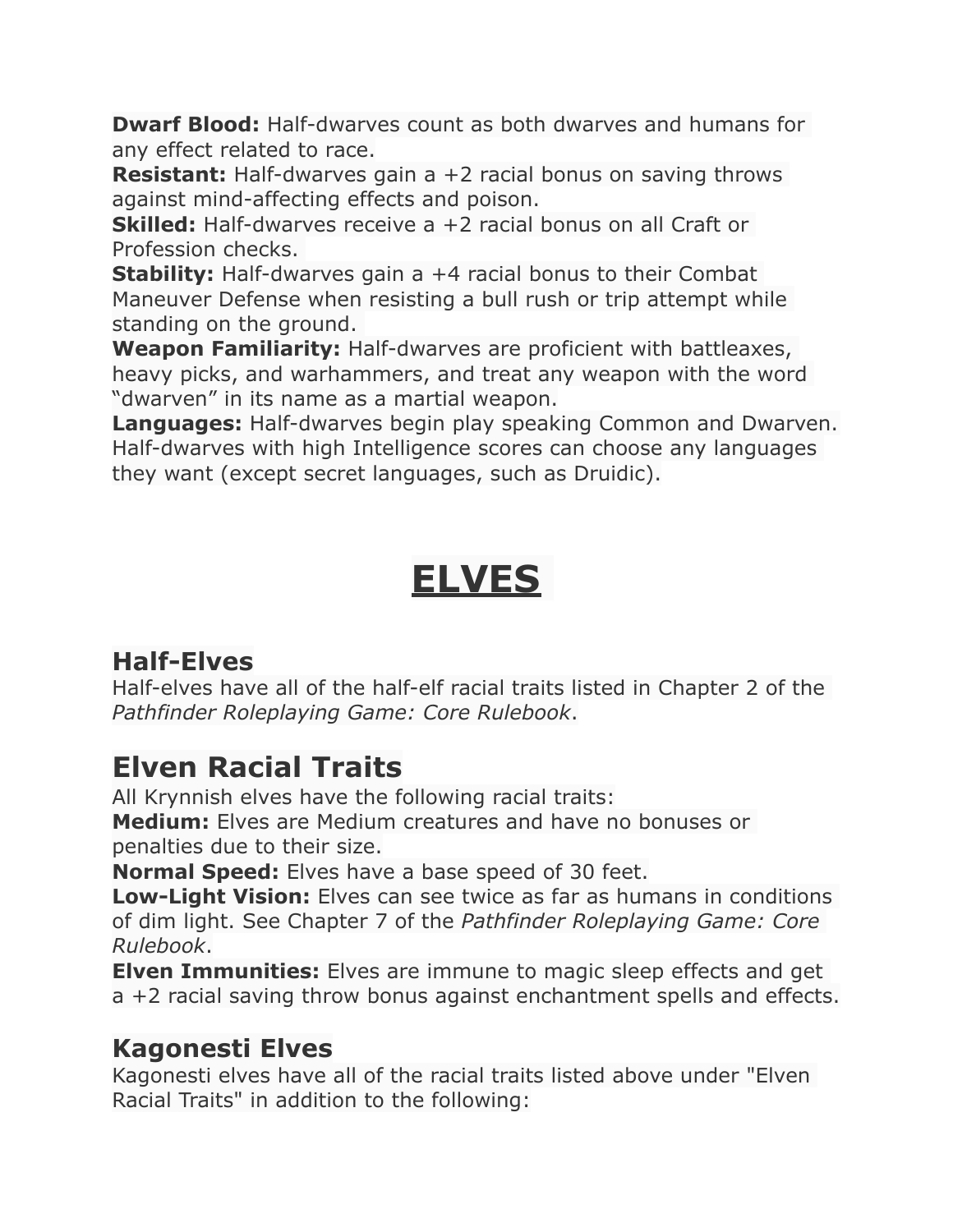**+2 Dexterity, +2 Wisdom, -2 Intelligence:** The Kagonesti are nimble and willful, but tend to focus on the physical over the cerebral. **Keen Senses:** Kagonesti elves receive a +2 racial bonus on Perception skill checks.

**One With Nature:** Knowledge (nature) and Survival are always class skills for Kagonesti elves.

**Weapon Familiarity:** Kagonesti elves are proficient with longbows (including composite longbows), longswords, soris, and shortbows (including composite shortbows), and treat any weapon with the word "elven" in the name as a martial weapon.

**Languages:** Kagonesti elves begin play speaking Elven and Sylvan. Kagonesti with high Intelligence scores can choose from the following: Common, Ergot, Gnoll, Goblin, Khurish, Ogre, and Solamnic.

#### **Qualinesti Elves**

Qualinesti elves have all of the racial traits listed above under "Elven Racial Traits" in addition to the following:

**+2 Dexterity, +2 Intelligence, -2 Constiution:** The Qualinesti are nimble, both in mind and body, but their bodies are frail.

**Elven Magic:** Qualinesti elves receive a +2 racial bonus to caster level checks made to overcome spell resistance. In addition, they receive a +2 racial bonus on Spellcraft skill checks made to identify the properties of magic items.

**Open-Minded:** Qualinesti elves receive a +1 racial bonus to all Diplomacy and Sense Motive skill checks.

**Weapon Familiarity:** Qualinesti elves are proficient with longbows (including composite longbows), longswords, rapiers, soris, and shortbows (including composite shortbows), and treat any weapon with the word "elven" in the name as a martial weapon.

**Languages:** Qualinesti elves begin play speaking Common and Elven. Qualinesti with high Intelligence scores can choose from the following: Abanasinian, Dwarven, Ergot, Goblin, Khurish, Ogre, and Sylvan.

#### **Silvanesti Elves**

Silvanesti elves have all of the racial traits listed above under "Elven Racial Traits" in addition to the following:

**+2 Dexterity, +2 Intelligence, -2 Constiution:** The Silvanesti are cerebral and graceful, but also very frail.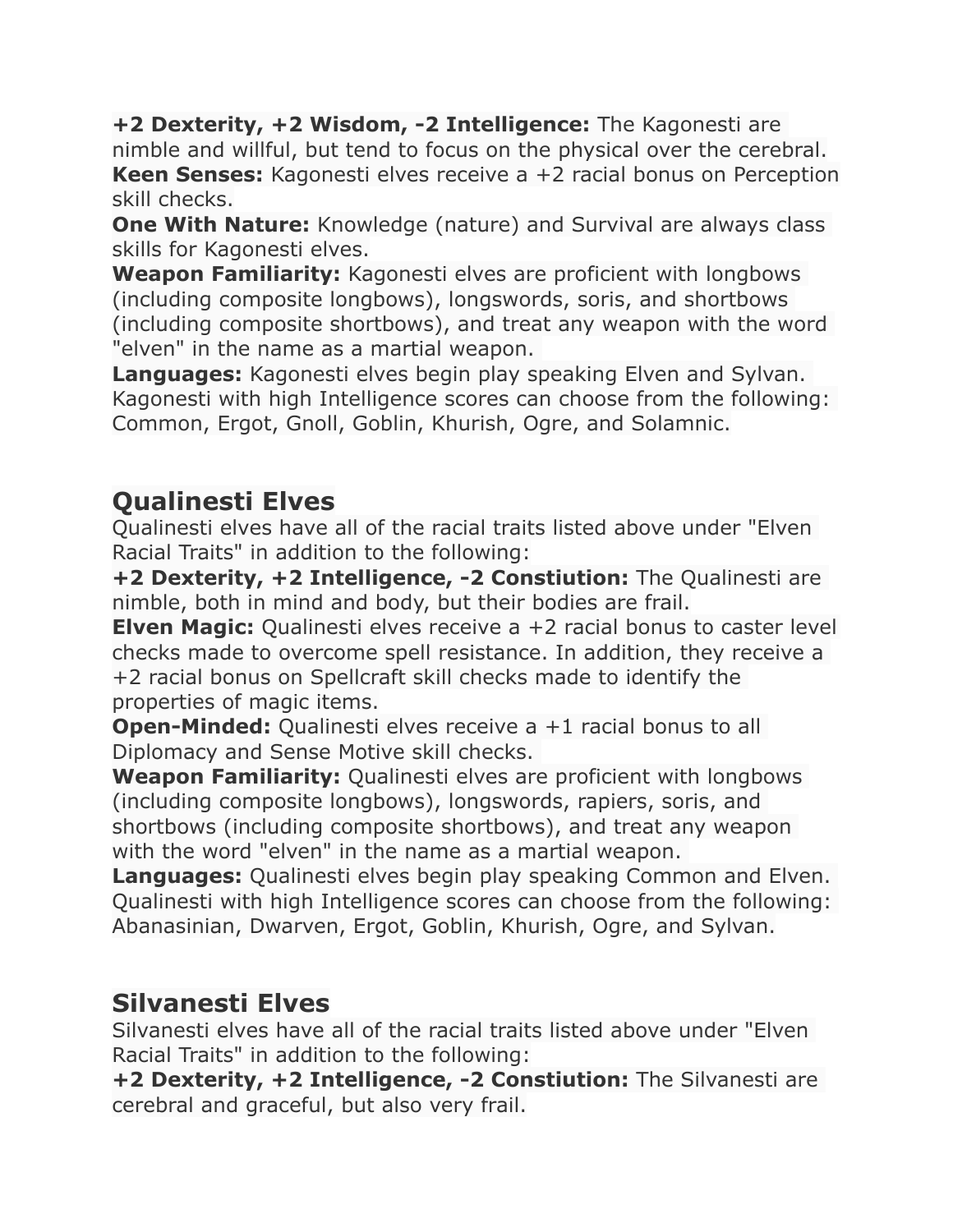**Elven Magic:** Silvanesti elves receive a +2 racial bonus to caster level checks made to overcome spell resistance. In addition, they receive a +2 racial bonus on Spellcraft skill checks made to identify the properties of magic items.

**Students of the Art:** Silvanesti elves receive a +1 racial bonus to all Knowledge (arcana) and Spellcraft skill checks.

**Weapon Familiarity:** Silvanesti elves are proficient with longbows (including composite longbows), longswords, rapiers, soris, and shortbows (including composite shortbows), and treat any weapon with the word "elven" in the name as a martial weapon.

**Languages:** Silvanesti elves begin play speaking Elven. Silvanestii with high Intelligence scores can choose from the following: Common, Dwarven, Ergot, Goblin, Kenderspeak, Kharolian, Khurish, Ogre, and Sylvan.

#### **Sea Elven Racial Traits**

Sea elves have all of the racial traits listed in Chapter Three of *Races of Ansalon* except as follows:

#### **Dargonesti Elves**

**Alternate Form:** A Dargonesti elf can cast *beast shape I* 1/day as a spell-like ability, but can only assume the form of a [porpoise.](http://www.d20pfsrd.com/bestiary/monster-listings/animals/cetacean/dolphin/dolphin)

#### **Dimernesti Elves**

**+2 Dexterity, +2 Intelligence, -2 Wisdom:** Dimernesti are agile and intelligent, but also impetuous and curious.

**Alternate Form:** A Dimernesti elf can cast *beast shape II* 1/day as a spell-like ability, but can only assume the form of a [sea otter.](http://www.d20pfsrd.com/beastiary/monster-listings/animals/otter)

## **GNOMES**

#### **Tinker Gnomes**

Tinker gnomes have all of the tinker gnome racial traits listed in Chapter Four of *Races of Ansalon* except as follows: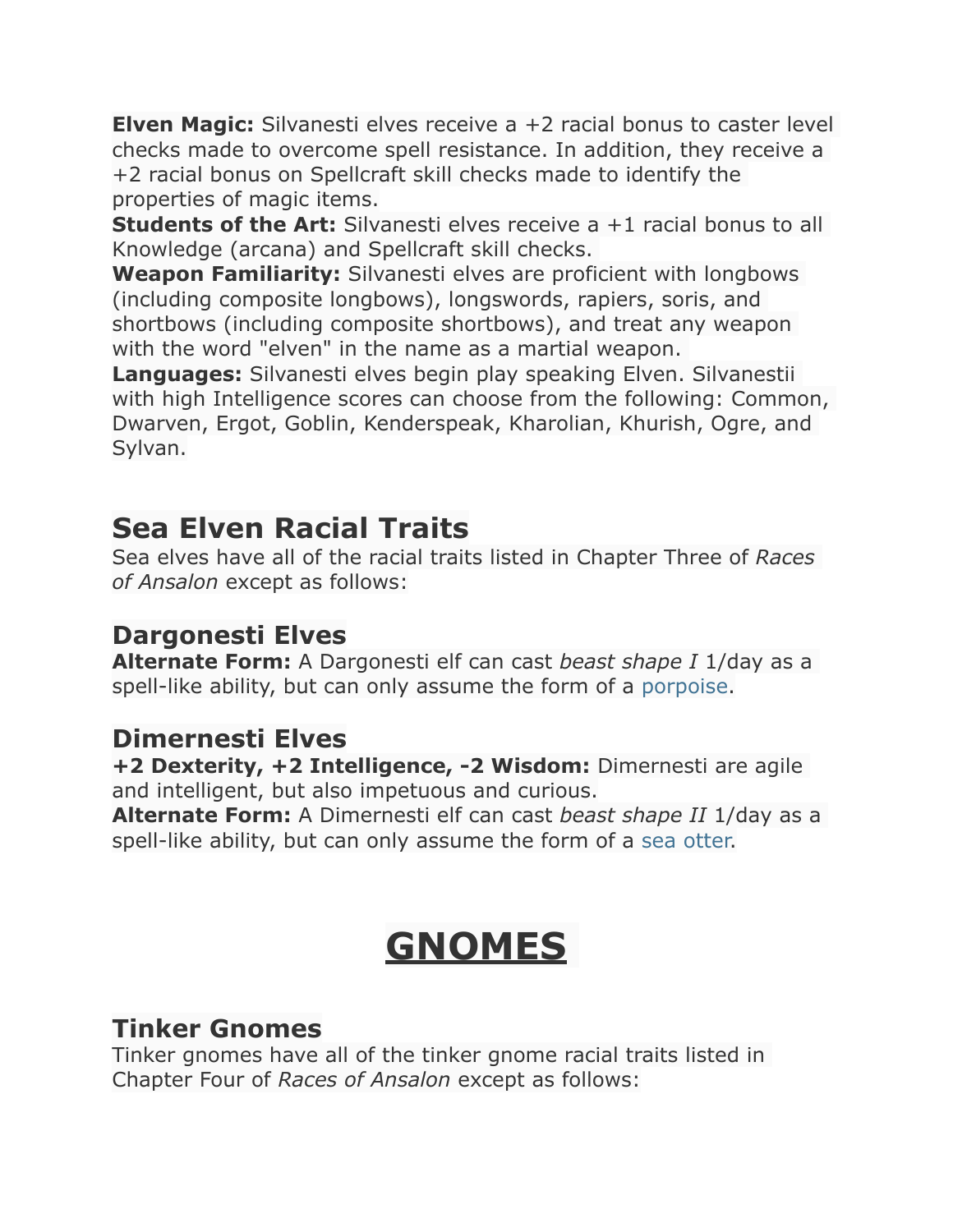**+2 Dexterity, +2 Intelligence, -2 Wisdom:** Gnomes are small and skilled with their hands and extremely intelligent. However, they often put their quest for knowledge ahead of any consequences.

**Small:** Tinker gnomes are Small creatures and gain a +1 size bonus to their AC, a +1 size bonus on attack rolls, a -1 penalty to their Combat Maneuver Bonus and Combat Maneuver Defense, and a +4 size bonus on Stealth checks.

#### **Mad Gnomes**

Mad gnomes (or "thinkers") have all of the mad gnomes racial traits listed in Chapter Four of *Races of Ansalon* except as follows:

**+2 Dexterity, +2 Intelligence, -2 Charisma:** Mad gnomes are just as bright and nimble as tinkers, but are driven by a single-mindedness that makes them very difficult to get along with.

**Master Tinker:** Mad gnomes gain a +1 racial bonus on Disable Device and Knowledge (engineering) skill checks. They are treated as proficient with any weapon they have personally crafted.

#### **Wild Gnomes**

Wild gnomes have all of the tinker gnome and wild gnome racial traits listed in Chapter Four of *Races of Ansalon* except as follows:

**+2 Constitution, +2 Intelligence, -2 Charisma:** Wild gnomes are hardy and intelligence, however, their tendency to treat others as case studies makes them less socially gifted.

**Healthy:** Wild gnomes gain a +4 bonus on Fortitude saves against disease and poison, including magical diseases.

#### **Half-Gnomes**

Half-gnomes have all of the racial traits listed in Chapter Four of Races of Ansalon except as follows:

**+2 to One Ability Score:** Half-gnome characters get a +2 bonus to one ability score of their choice at creation to represent their varied nature.

**Single-Minded:** Half-gnomes gain a +2 racial bonus to any one skill chosen at 1st level. This skill is always considered a class skill for the half-gnome. However, he must keep his skill ranks in this skill maxed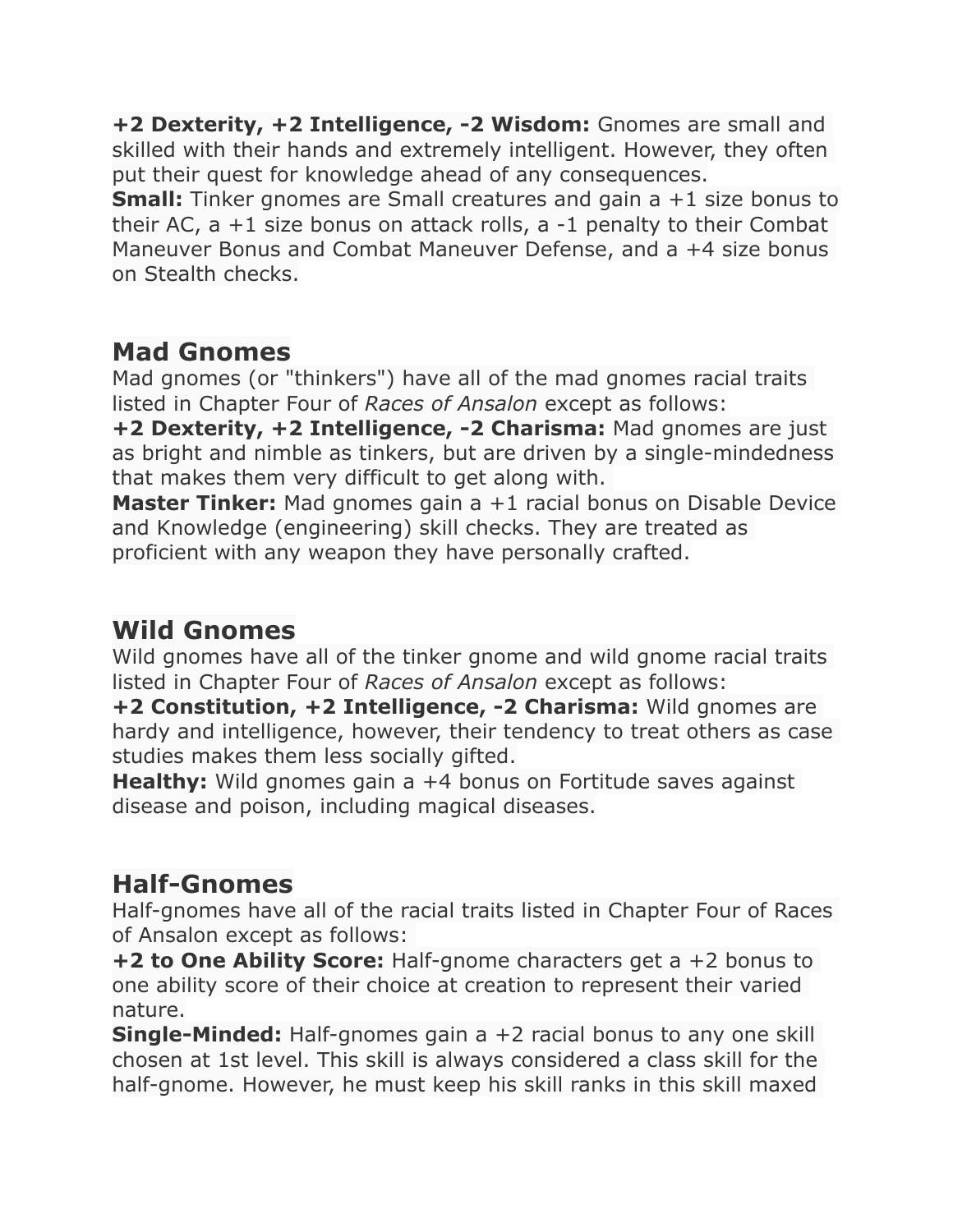out at all times or incur a -2 penalty to all other skill checks. A halfgnome with this racial ability does not have the Jack-of-All-Trades racial ability.

**Jack-of-All-Trades:** Half-gnomes treat all skills as class skills, but may only have a number of skill ranks equal to half their Hit Dice in any skill. This ability replaces the class skill list of a half-gnome's classes. A half-gnome with this racial ability does not have the Single-Minded racial ability.

## **KENDER**

#### **Kender**

Kender have all of the racial traits listed in Chapter Six of *Races of Ansalon* except as follows:

**-2 Strength, +4 Dexterity, -2 Wisdom:** Kender are exceptionally quick and agile, but their small frames are not built for power or strength. They also lack the ability to think things through or consider the consequences of their actions.

**Small:** Kender are Small creatures and gain a +1 size bonus to their AC, a +1 size bonus on attack rolls, a -1 penalty to their Combat Maneuver Bonus and Combat Maneuver Defense, and a +4 size bonus on Stealth checks.

**Sharp Senses:** Kender receive a +2 bonus on all Perception skill checks.

**Curious Fingers:** Disable Device and Sleight of Hand are always class skills for kender.

**Uncanny Insight:** Kender receive Taunt as a bonus feat.

#### **Afflicted Kender**

Afflicted kender have all of the racial traits of true kender except as follows:

**Under Foot:** Acrobatics and Stealth are always class skills for afflicted kender. This replaces Curious Fingers.

**Broken Spirits:** Afflicted kender do not receive Taunt as a bonus feat and do not possess the stereotypical kender fearlessness. They also do not have the Lack of Focus racial trait.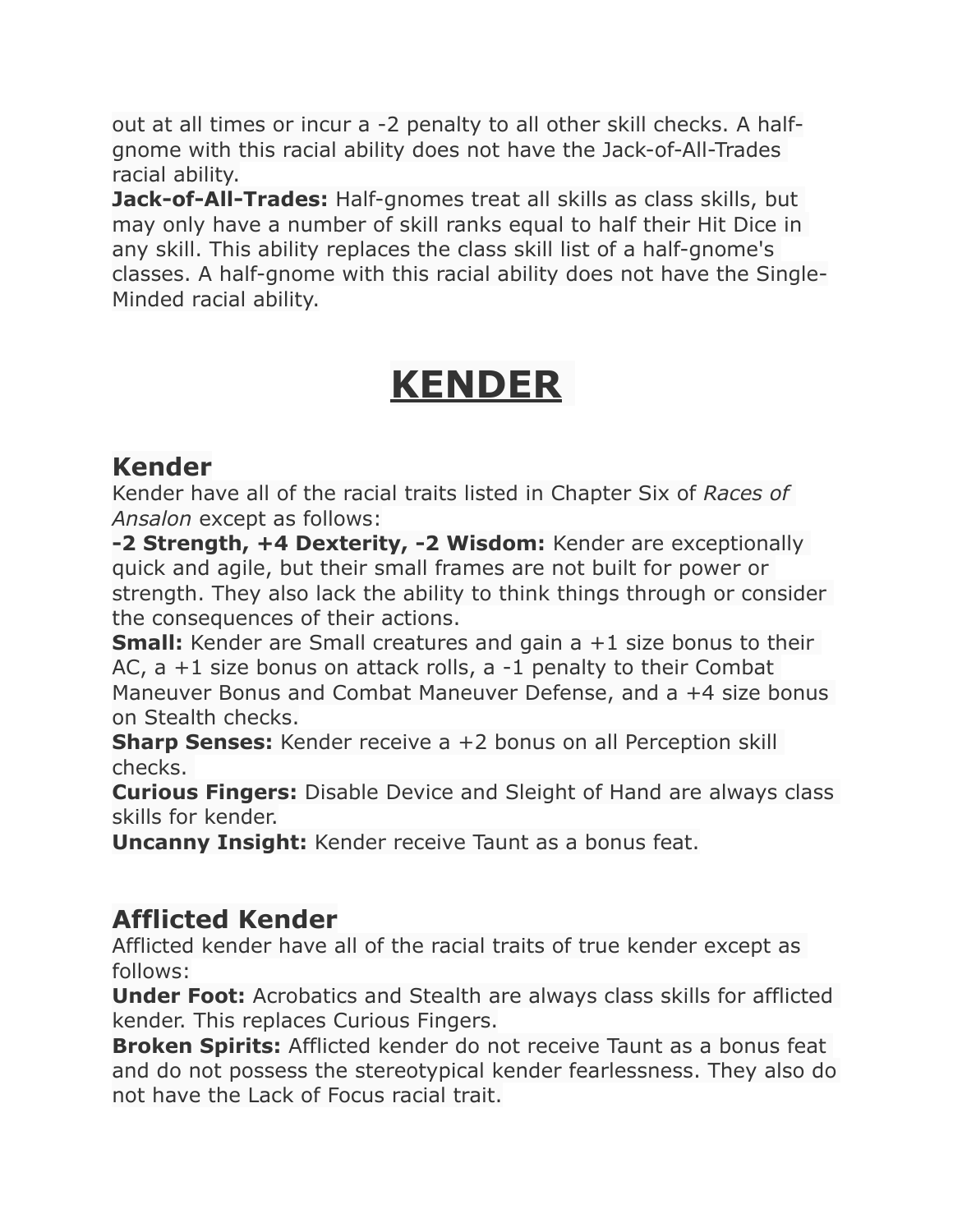#### **Half-Kender**

Half-kender have all of the racial traits listed in Chapter Six of *Races of Ansalon* except as follows:

**Fearless:** Half-kender receive a +2 racial bonus on all saving throws against fear and despair effects.

**Keen Senses:** Half-kender receive a +2 bonus on all Perception skill checks.

**Scrounger:** Half-kender receive a +2 racial bonus on Disable Device and Sleight of Hand checks.

### **OGRES**

#### **Ogres**

Ogres use the base ogre from p. 220 of the *Pathfinder Roleplaying Game Bestiary* and the rules for adding class levels on p. 296 - 297 of the same book except as follows:

**Languages:** Ogres begin playing speaking Common and Ogre. Ogres with high Intelligence scores can choose from the following: Goblin, High Ogre, and Kothian.

#### **Half-Ogres**

Half-ogres have all of the half-ogre racial traits listed in Chapter Eight of *Races of Ansalon*.

#### **Irda**

Irda (and Nzunta) are humanoid creatures with the shapechanger subtype that have all of the irda racial traits listed in Chapter Eight of *Races of Ansalon* except as follows:

**+2 Intelligence, +2 Charisma:** Irda have maintained the strong presence and intellectual gifts of their high ogre ancestors.

**Improved Greater Change Shape:** As a supernatural ability irda can an assume the appearance of a Small, Medium or Large humanoid or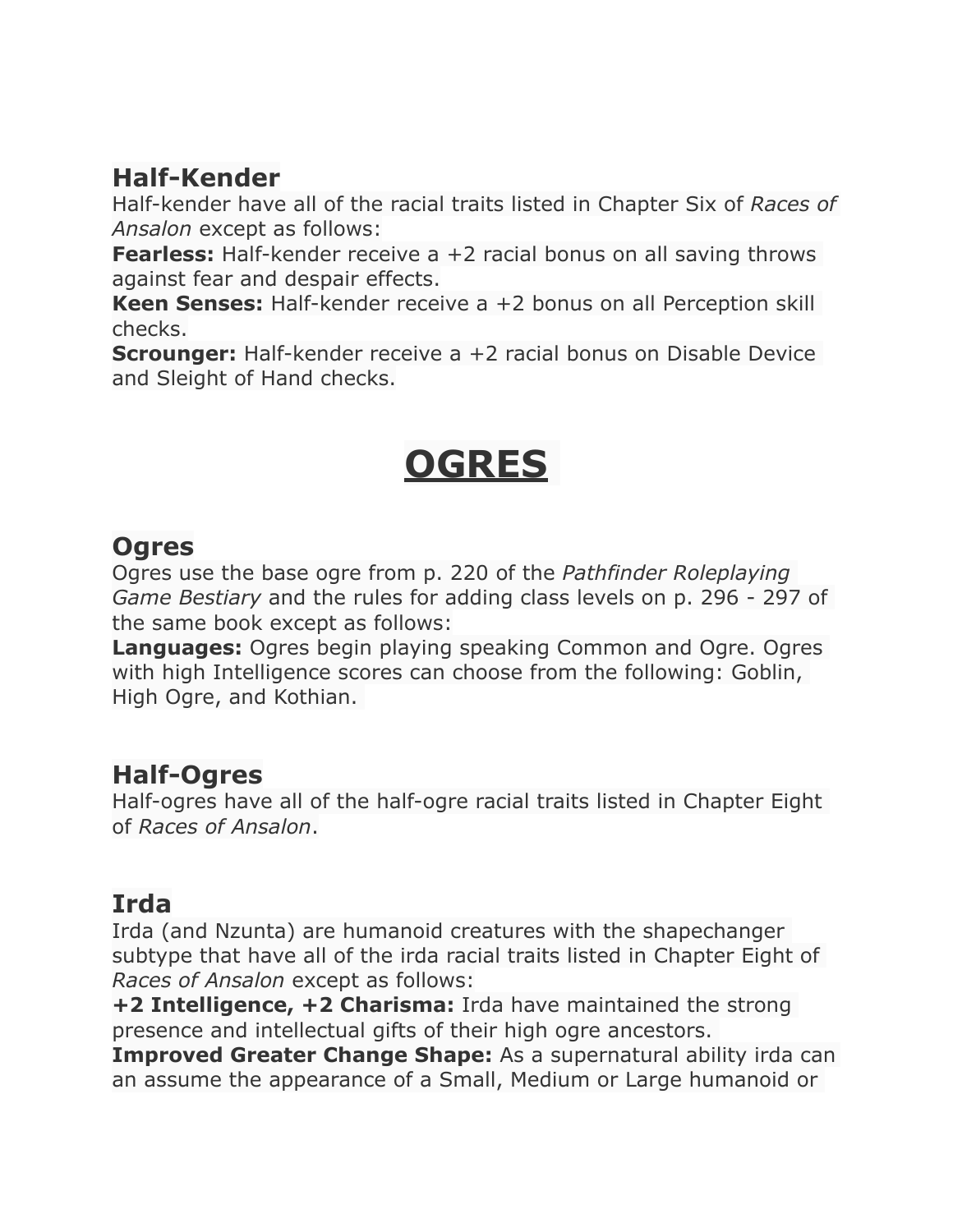monstrous humanoid as per the *alter self* spell, save that it does not adjust the irda's ability scores.

#### **Mischta**

Mischta have all of the irda racial traits listed above except as follows: **+2 Wisdom, +2 Charisma:** The devout faith and humble spirituality of the mischta has had a lasting effect on their race.

**No Arcane Gift:** The mischta have no spell-like abilities.

**Moon-Blessed Alternate Form:** Mischta may only assume one other form, chosen at 1st level. This form may be any Small, Medium, or Large humanoid or monstrous humanoid and is otherwise identical to an irda's Improved Greater Change Shape supernatural abilitiy. If a mischta spends one week in practice under the light of Solinari, they may replace their old alternate form with a new one and retains the use of this form until they spend one week in practice to learn another.

# **MINOTAURS**

#### **Minotaurs**

Minotaurs are monstrous humanoids that have all of the racial traits listed in Chapter Seven of *Races of Ansalon* except as follows:

**+4 Strength, -2 Dexterity, -2 Intelligence:** Minotaurs are big and strong, but not agile. From youth, they focus on improving their bodies over their intellects.

**Tough Hides:** Minotaurs have a +1 natural armor bonus.

**Intimidating:** Minotaurs receive a +2 racial bonus on Intimidate skill checks.

**Keen Senses:** Minotaurs receive a +2 racial bonus on Perception skill checks.

**Seafaring:** Minotaurs receive a +2 racial bonus on Swim skill checks.

## **BASE DRACONIANS**

**Base Draconian Racial Traits**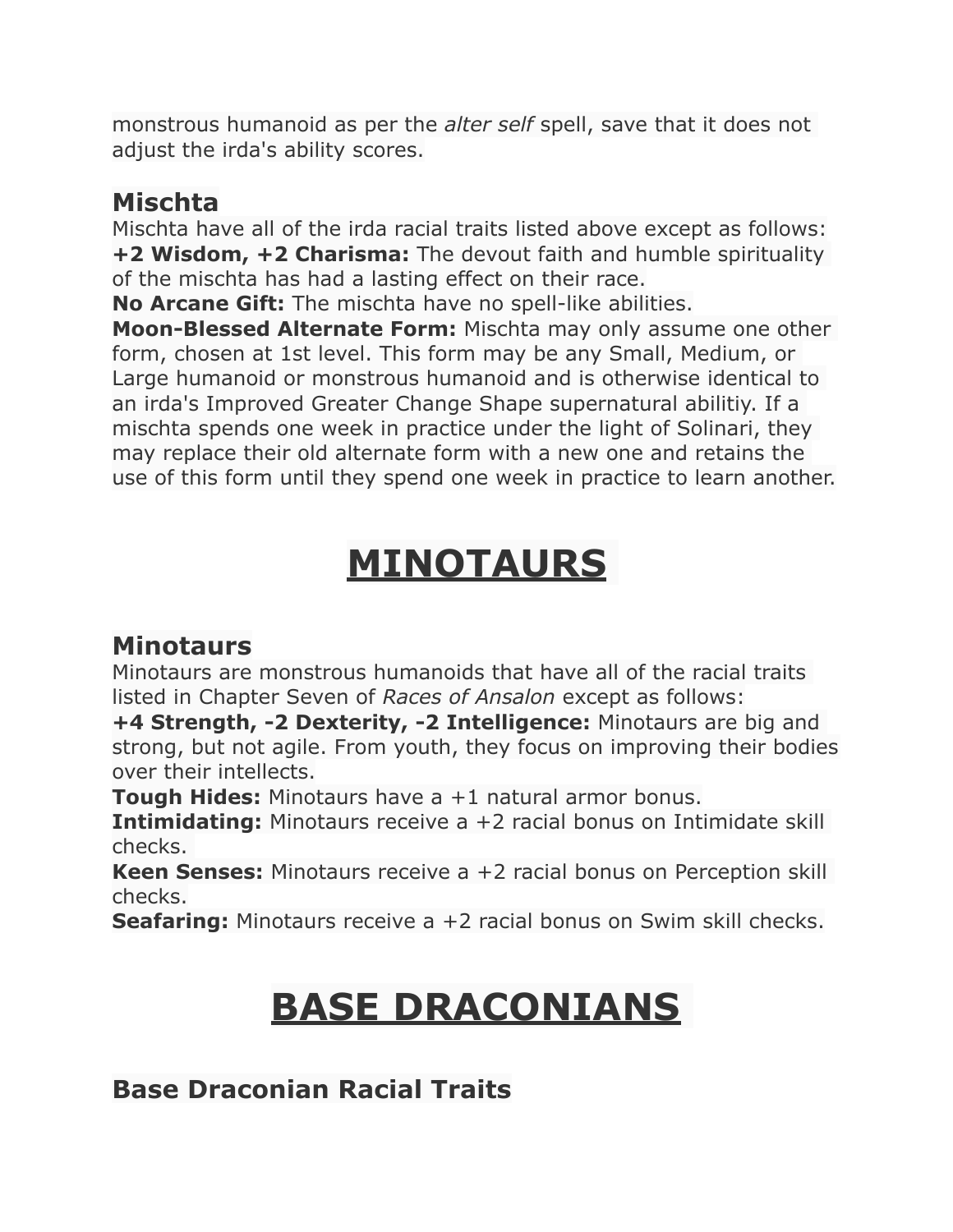All base draconians are dragons. Unlike in 3.5 they do not have racial hit dice, skills, feats, or a level adjustment. They have the following racial traits:

**Disease Immunity:** Base draconians are immune to all diseases. **Gallop:** All base draconians gain Run as a bonus feat.

**Gliding Wings:** Base draconians take no damage from falling (as if they were affected by a constant non-magical *feather fall* spell). While in midair, they can move up to 5 feet in any horizontal direction for every 1 foot they fall, at a speed of 60 feet per round. A base draconian cannot gain height with these wings alone; it merely coasts in other directions as it falls. If subjected to a strong wind or any other effect that causes a creature with gliding wings to rise, it can take advantage of the updraft to increase the distance it can glide.

**Inspired by Dragons:** When under the command of a true dragon whose alignment is within one step of their own, or when entering battle under the command of such a dragon, draconians receive  $a + 1$ morale bonus on all attacks and saving throws.

**Lesser Spell-Resistance:** Base draconians have spell-resistance equal to six plus their character level.

#### **Baaz**

Baaz draconians have all of the base draconian racial traits listed above in addition to those listed in Chapter One of *Dragons of Krynn* except as follows:

**+2 Constitution, -2 Intelligence, -2 Wisdom:** Baaz are built to absorb physical punishment, but are mentally undisciplined brutes. **Natural Weapons:** Baaz have a natural bite attack (1d3) and 2 claw attacks (1d4). A baaz's primary natural attacks are its claws.

#### **Kapaks**

Kapak draconians have all of the base draconian racial traits listed above in addition to those listed in Chapter One of *Dragons of Krynn* except as follows:

**+2 Dexterity, +2 Constitution, -2 Wisdom:** Kapaks are agile and tough, but are headstrong and impulsive in battle.

**Natural Assassins:** Perception and Stealth are always class skills for kapaks.